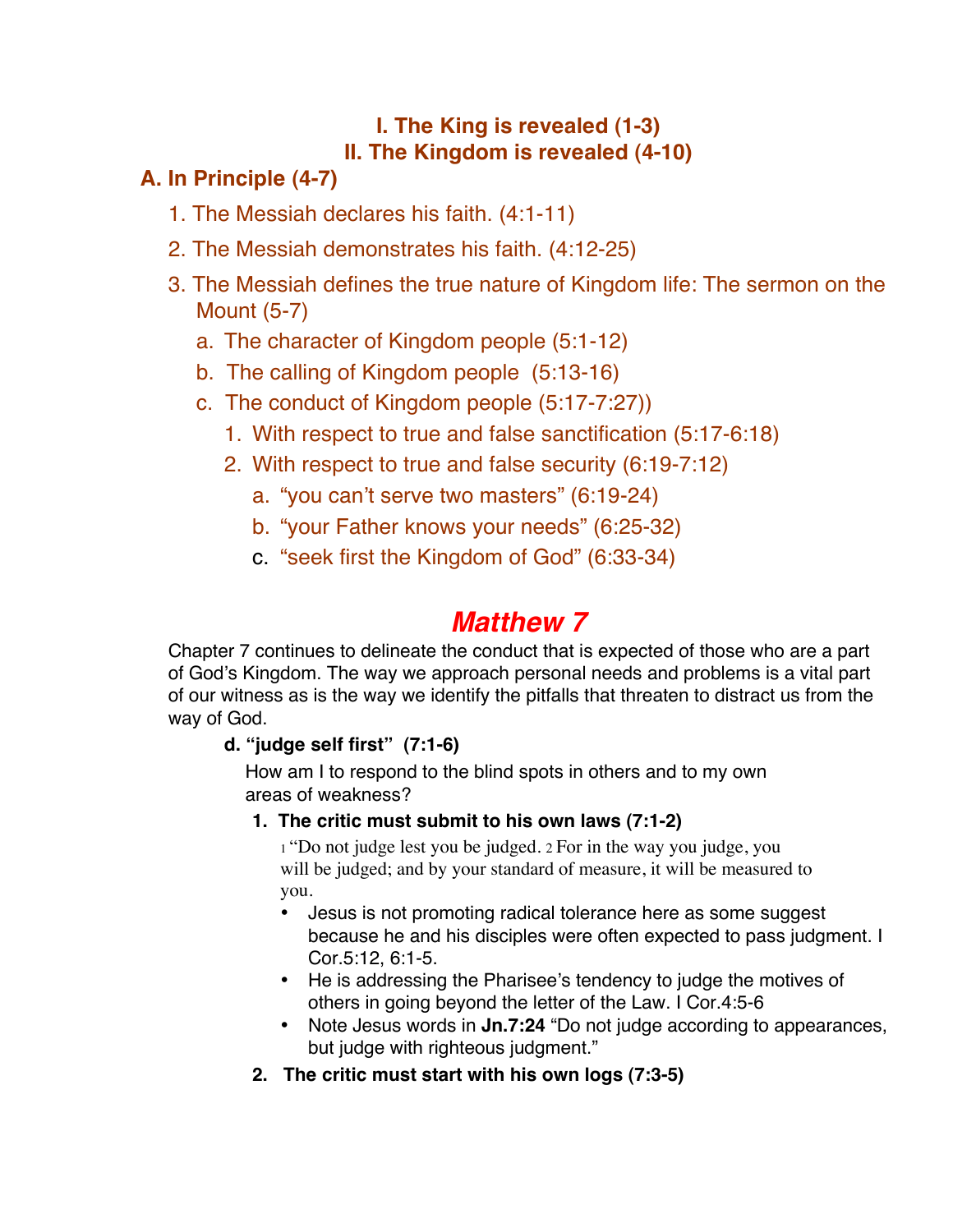3 And why do you look at the speck that is in your brother's eye, but do not notice the log that is in your own eye? 4 Or how can you say to your brother, "Let me take the speck out of your eye,' and behold, the log is in your own eye? 5 You hypocrite, first take the log out of your own eye, and then you will see clearly to take the speck out of your brother's eye.

- Hypocrisy is a repeated theme in chapters 6-7. The Pharisees tended to discern the smallest problem in others while ignoring the massive pride and foolishness in themselves.
- The challenge of "blind spots" in our lives is the focus. It is too easy to see the blind spots in another than to be realistic about out own moral "soft spots" and failures.
- The instruction is 1) deal with your own stuff before 2) dealing with another's problem.
- Note that Jesus is not attacking the idea of a normative moral standard of right and wrong. Nor is He attacking the ability or need for discerning good and evil. He is attacking judgment without discernment of 1) one's own soul, 2) the proper authority or responsibility to judge others (family, church, government), and 3) the proper motive for doing so (speaking truth in love at the right time).

#### **3. The critic must be sensitive to his own limits (7:6)**

6 Do not give what is holy to dogs, and do not throw your pearls before swine, lest they trample them under their feet, and turn and tear you to pieces.

- The first test of proper judgment is knowing what, when, and who to judge.
- Proverbs 9:8 "Do not rebuke a mocker or he will hate you; rebuke a wise man and he will love you."

#### **e. "ask, seek, knock" (7:7-12)**

7 Ask, and it shall be given to you; seek, and you shall find; knock, and it shall be opened to you. 8 For everyone who asks receives, and he who seeks finds, and to him who knocks it shall be opened. 9 Or what man is there among you, when his son shall ask him for a loaf, will give him a stone? 10 Or if he shall ask for a fish, he will not give him a snake, will he? 11 If you then, being evil, know how to give good gifts to your children, how much more shall your Father who is in heaven give what is good to those who ask Him! 12 Therefore, however you want people to treat you, so treat them, for this is the Law and the Prophets.

- In contrast to the humility with which we view others, we are to be assertive and bold in bringing our needs to God.
- Assertiveness before God, as our source, is not presumptuous but commanded. Note: Jesus does not promise us "loaves" or "fish" but He does promise us "good things." We will get what we need as we ask, seek, and knock. There may be a link between this paragraph and what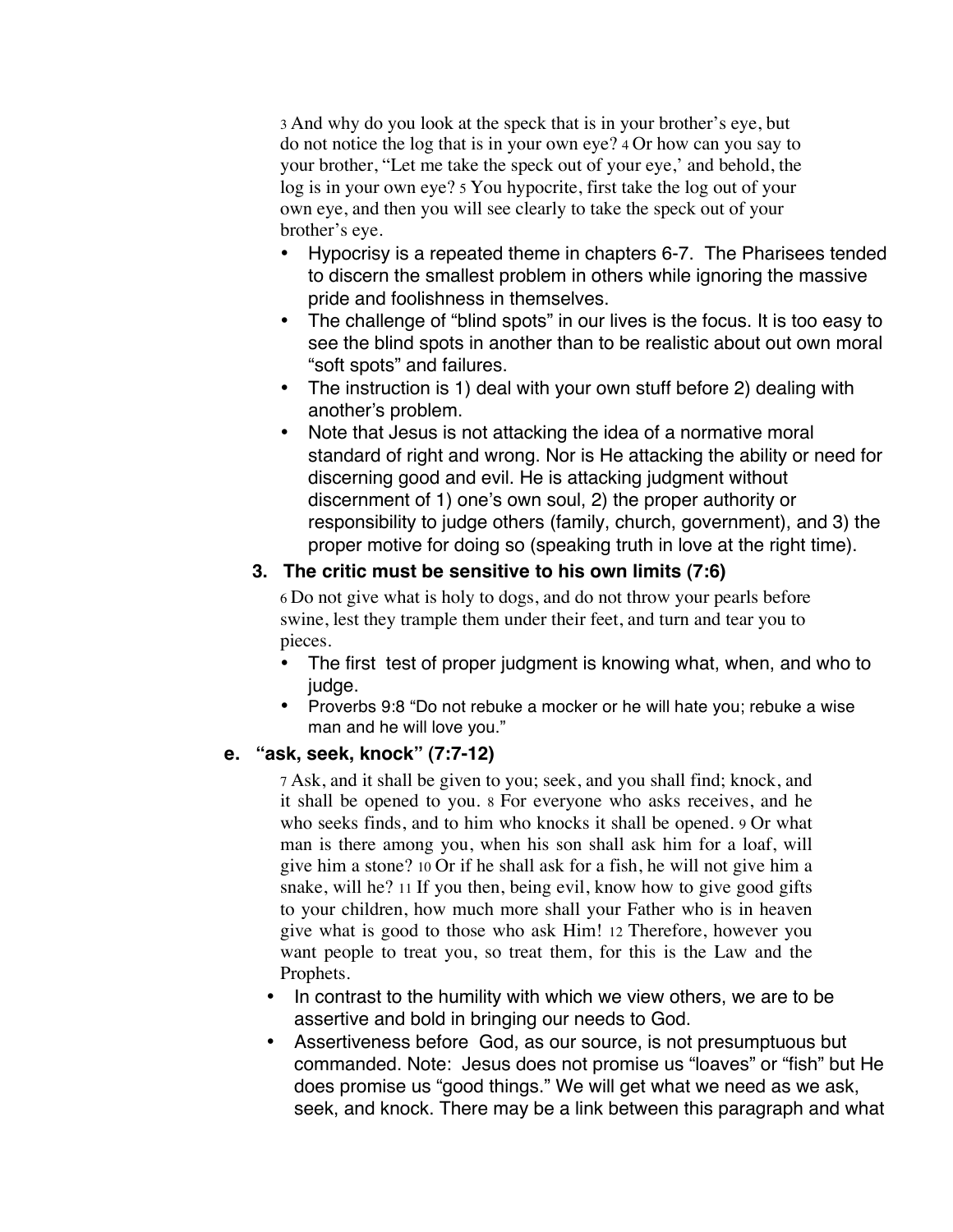has gone before (vs.1-6) in that both deal with the need for wisdom in discerning.

• Verse 12 is a summary of vs.1-11 where we are to judge as we would expect to be judged, and be given to as we would give to our children.

#### **5. With respect to false scenarios (7:13-27)**

#### **a. Paths. (7:13-14)**

13 Enter by the narrow gate; for the gate is wide, and the way is broad that leads to destruction, and many are those who enter by it. 14 For the gate is small, and the way is narrow that leads to life, and few are those who find it.

- The Jewish disciples would have expected the Messianic age to be a wide gate that all would see and pass through. It is shocking to hear Jesus talk about a remnant or narrow gate that would exclude many.
- We must not expect the message of the Kingdom to be popular with all people.

#### **b. Prophets (7:15-23)**

15 Beware of the false prophets, who come to you in sheep's clothing, but inwardly are ravenous wolves. 16 You will know them by their fruits. Grapes are not gathered from thorn {bushes,} nor figs from thistles, are they? 17 Even so, every good tree bears good fruit; but the bad tree bears bad fruit. 18 A good tree cannot produce bad fruit, nor can a bad tree produce good fruit. 19 Every tree that does not bear good fruit is cut down and thrown into the fire. 20 So then, you will know them by their fruits. 21 Not everyone who says to Me, 'Lord, Lord,' will enter the kingdom of heaven; but he who does the will of My Father who is in heaven. 22 Many will say to Me on that day, 'Lord, Lord, did we not prophesy in Your name, and in Your name cast out demons, and in Your name perform many miracles?' 23 And then I will declare to them, 'I never knew you; *depart from Me, you who practice lawlessness*.'

- Getting the words right is one thing but don't be fooled by thinking that it is sufficient. Words can easily be used to abuse and exploit others.
- False claims by people with respect to their relationship to God are not uncommon. They are identified in part by their lack of integrity. They look good on the outside but are consumers (not caretakers) of the people. It's not what they say but what they do that gives them authority. The kind of environment that the religious leaders of Jesus day created did not look like the Kingdom that Jesus was proclaiming.
- Verse 21 says nothing about the validity of the claims made of Godly ministry by the religious leaders. It only notes that there are those who "claim" to have done great things in the name of Jesus.
- Jesus makes it very clear that our dramatic accomplishments do not assure a relationship with Him.
- **c. Platforms (7:24-27)**